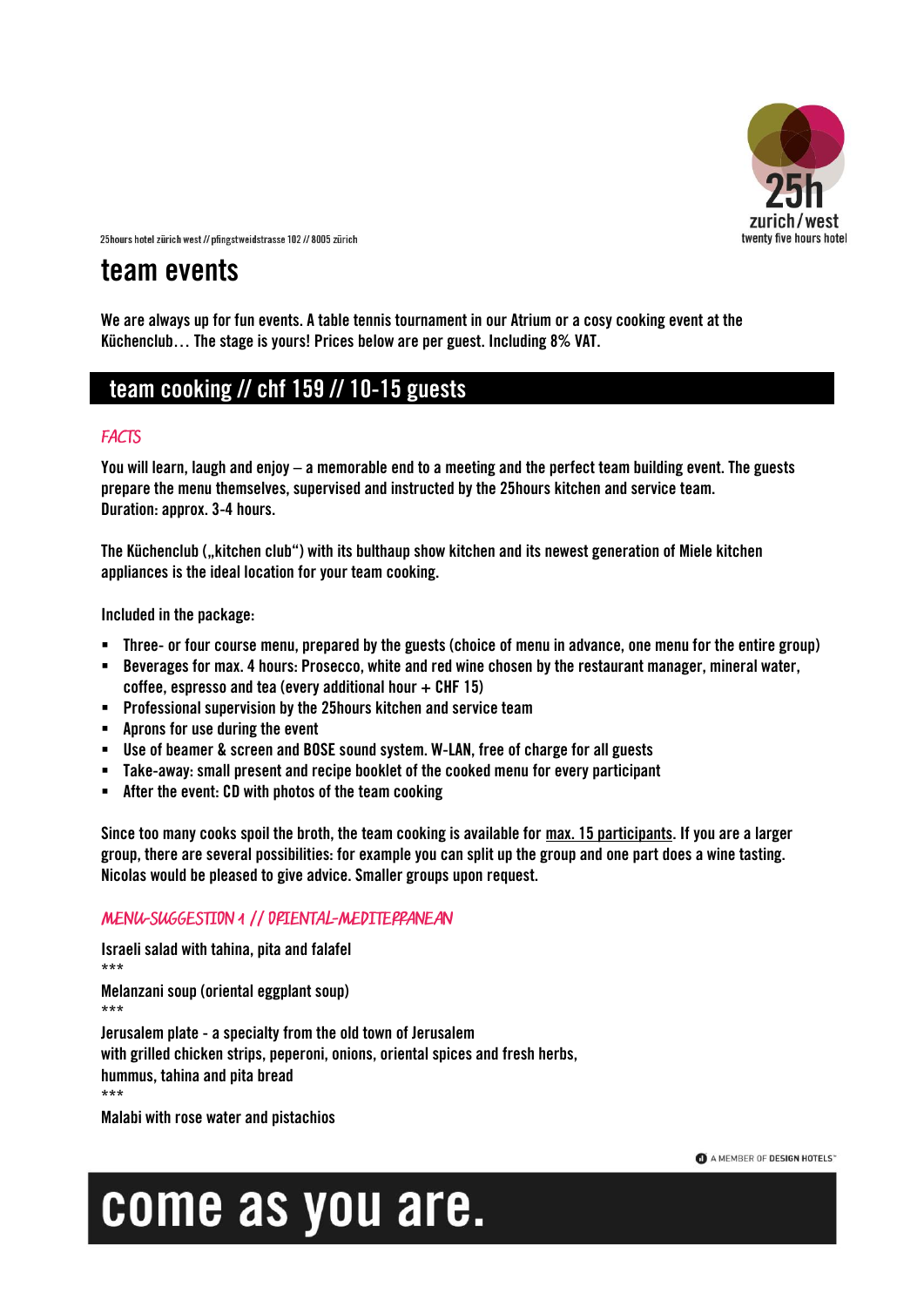

### MENU-SUGGESTION 2 // CLASSICAL-MEDITEPPANEAN

**Carrot ginger soup \*\*\* Beef filet, cooked sous-vide in one piece Roasted potatoes Zucchini filled with ratatouille \*\*\* Chocolate fondant with liquid heart, orange mint sauce, fruit garnish**

### **IDEA**

**Aprons tailored to your event (slogan, logo, …). The aprons will be a present for the participants after the event. Starting at CHF 35 per apron, depending on the design.**

### **kitchen battle // chf 199 // 8-16 guests**

#### **FACTS**

**The name is the product. If you book this team event you are cooking for victory. Not only fame and honour awaits the winning team, but also awesome prizes. Based on the model of the German tv show "Grill den Henssler" the group will be splitted into two teams, which compete against each other. You can chose whether you want us to decide which team wins the spoils or if you want to do it yourselves.**

**Included in the package:**

- **Welcome drink and snacks with introduction**
- **Shopping basket full of groceries for your 3 course menu**
- **Ipads as your virtual cookbook**
- **Professional assistance provided by the 25hours kitchen and service team**
- **Beverages for a max. of 4 hours: Prosecco, white and red wine chosen by the restaurant manager, mineral water, coffee, espresso and tea (every additional hour + CHF 15)**
- **Take-away: small present for every member of the winning team**
- **After the event: CD with photos of the kitchen battle**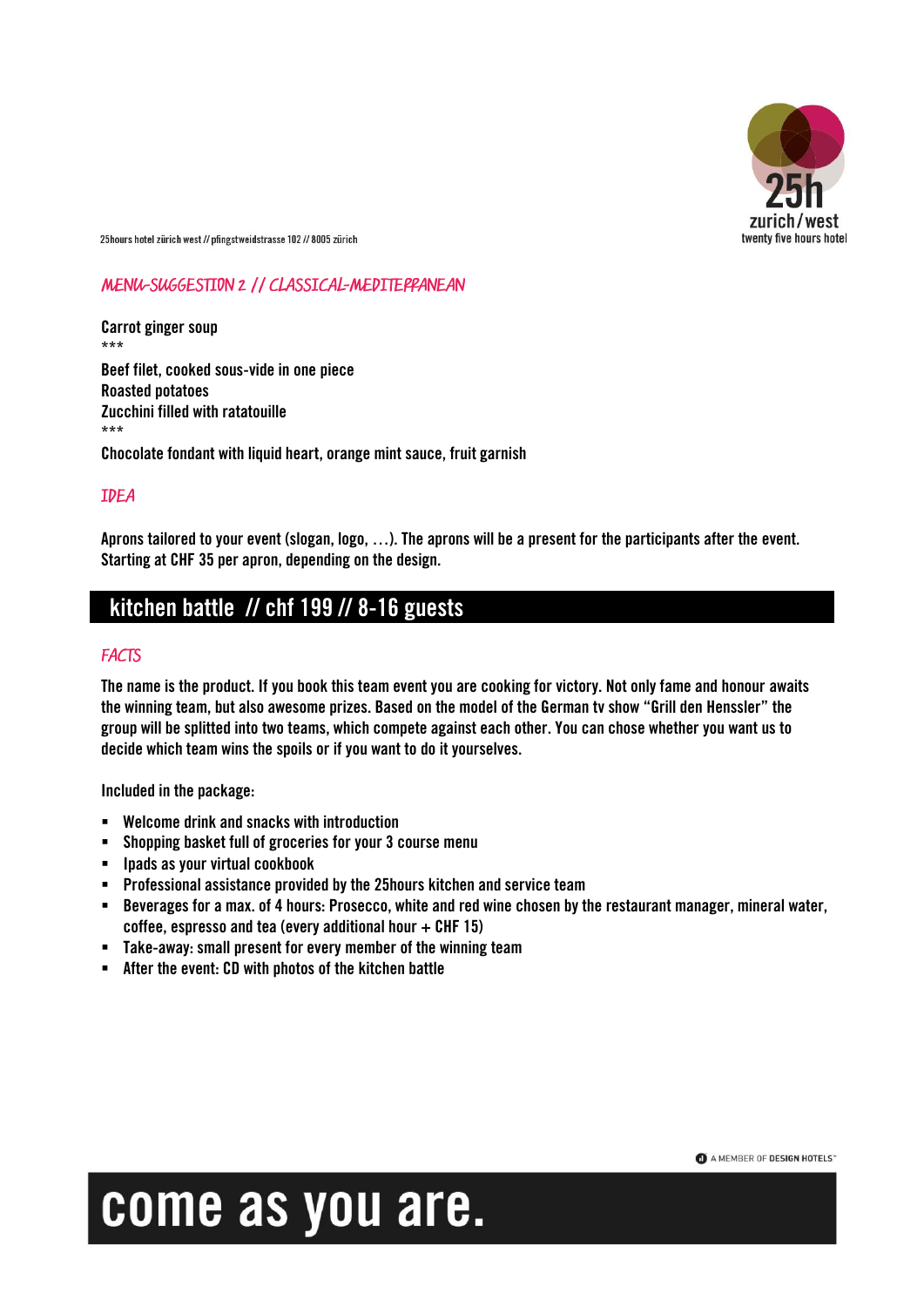

## **kitchen party // chf 89 // groups of 30 guests or more**

### **FACTS**

**Our kitchen party is the perfect solution for bigger groups: you will either enjoy lunch or dinner prepared and served by our chefs just in front of you. The different meals will then be served at several food stations. Our restaurant team will assist with handy tips and will give you some extra information about Haya Molcho, who is the brain behind our whole restaurant concept NENI.**

- **duration: 2-3 hours**
- **stand up lunch or dinner for groups of 30 guests and more**
- **beverages charges are based on actual consumption**

**Our kitchenclub is equipped with a kitchen from Bulthaup and brand new kitchen devices from Miele. It is the perfect place to throw a kitchen party with either your friends or co-workers.**

**Included in the package:**

- **meals**
- **cooking apron during the event**
- **support by our staff**
- **music as you wish**

#### **MENU**

**tuna fennel salad mashed chickpea salad on toasted bread \*\*\***

**pineapple curry soup \*\*\***

**lamb chops on ratatouille pulled beef with cheddar, pickled chilis, barbecue sauce and mango-aioli hummus in three different variations with pita bread \*\*\***

**lemon curd knafeh with yogurt ice cream**

### **IDEA**

**It is possible to expand your event with other activities, prices are available upon request.**

- **ping pong with the equipment required**
- **live music – we are happy to assist you with more information**
- **combination with other team events such as a wine or coffee tasting or a cocktail workshop**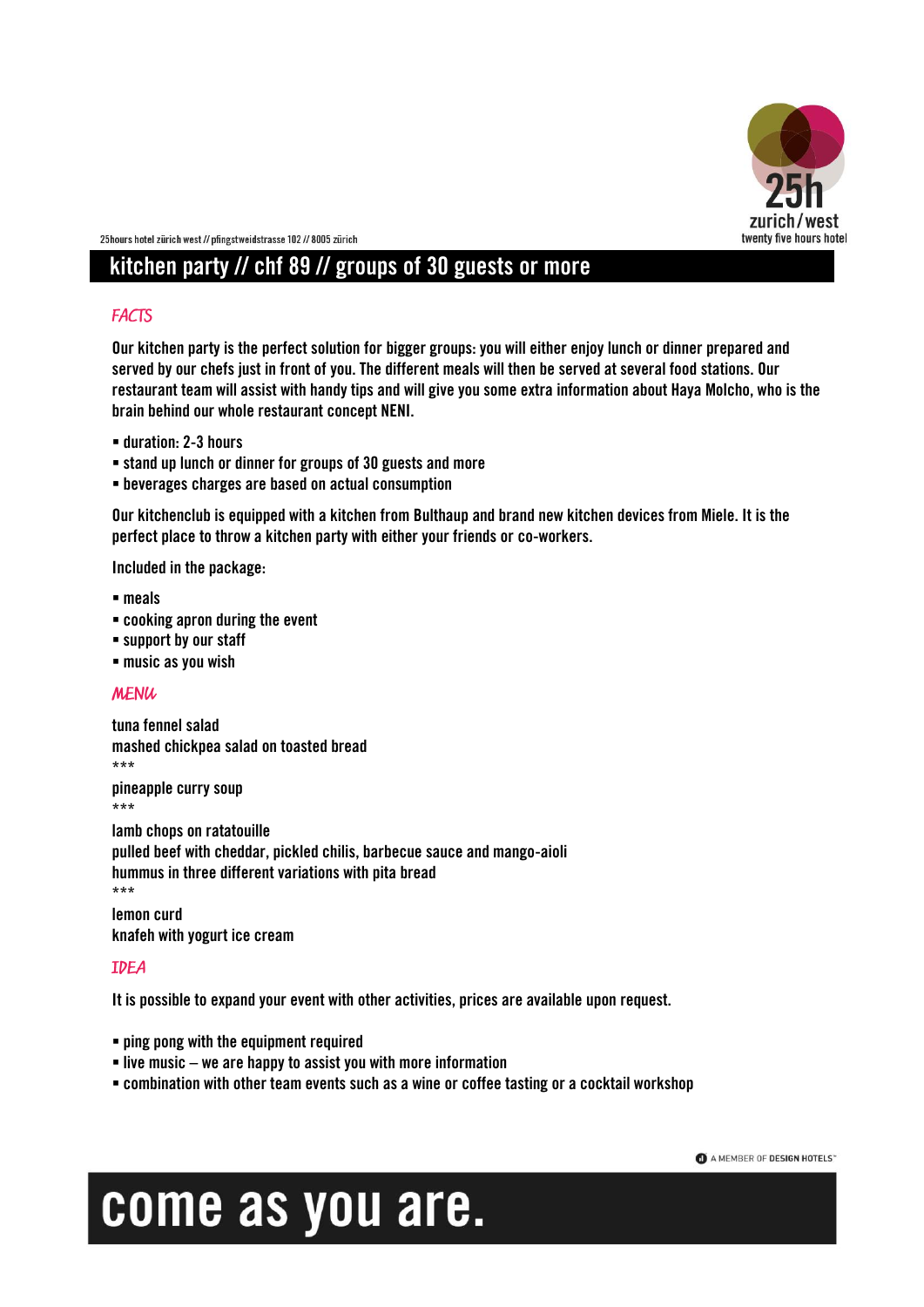

## **wine tasting // chf 54 // 6-18 guests**

### **FACTS**

**The ideal training to get a basic knowledge of wine history, production and tasting. Of course mixed with a lot of fun!**  $\odot$  **Duration 1-2 hours.** 

- **Introduction to the history of wine**
- **Explanation of the wine wheel**
- **"Le Nez du Vin"**
- **Tasting instructions**
- **Tasting of 5 wines**
- **Water and bread included**

**Smaller or larger groups on request.**

### **gin tasting // chf 35 // 6-18 guests**

#### **FACTS**

**The latest trend when it comes to drinks is gin. It mesmerizes with all its variety of flavours. The 25hours hotel zurich west offers more than 30 different kinds of gin, which you are more than welcome to taste. Duration 1-2 hours.**

- **what is gin?**
- **history of gin**
- **what are botanicals**
- **tasting with or without Tonic**

## **cocktail mixing // chf 25 // 5-10 guests**

#### **FACTS**

**First a little bit of theory then "shake it baby" . Duration 1 hour.**

- **the most important spirits and liquors**
- **bartender supply – What do I need to get for myself at home? What are the basics?**
- **all about the preparation of cocktails**
- **tasting. mmmmhh, yummy.**

### A MEMBER OF DESIGN HOTELS"